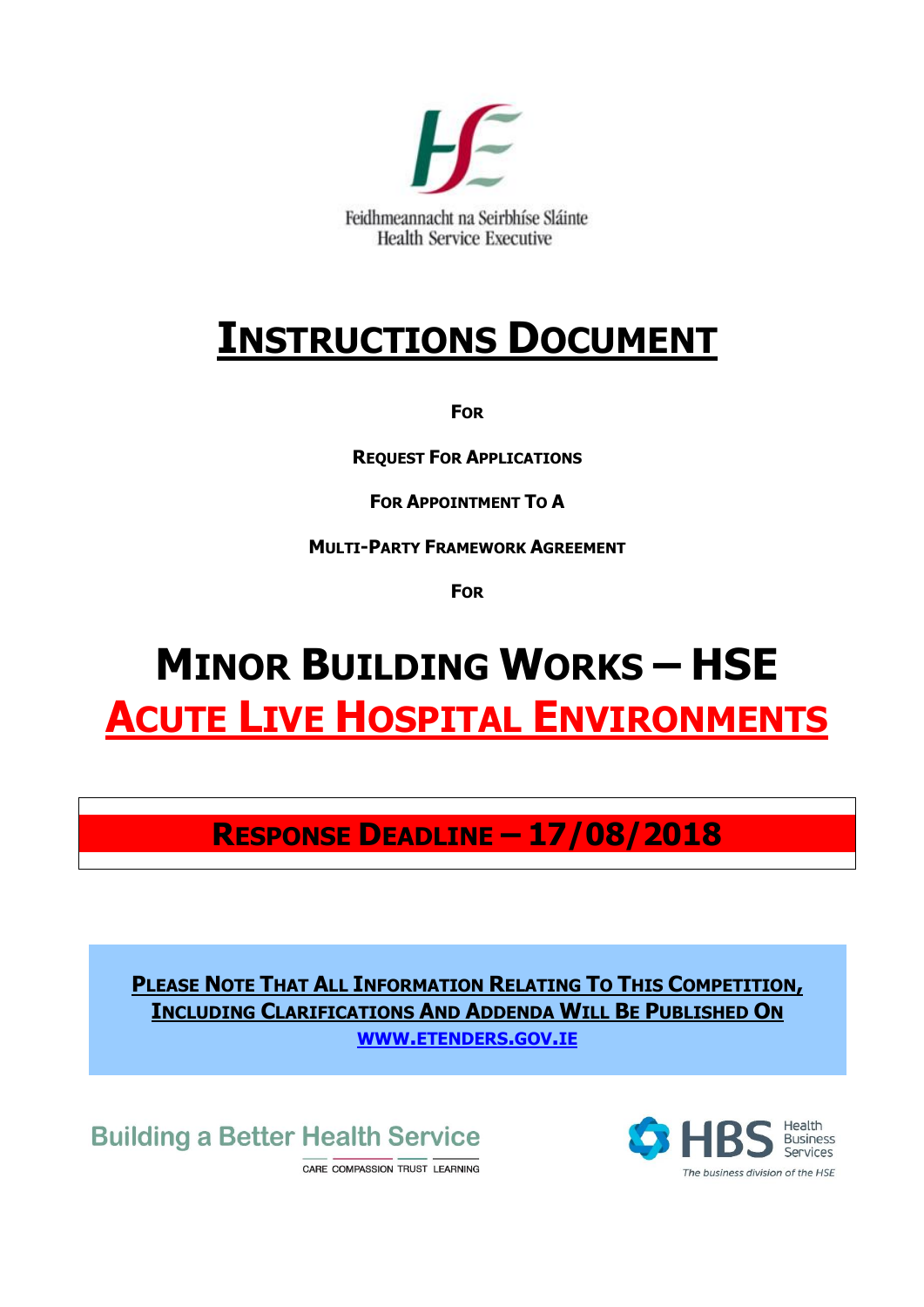### **THIS PAGE IS INTENTIONALLY BLANK**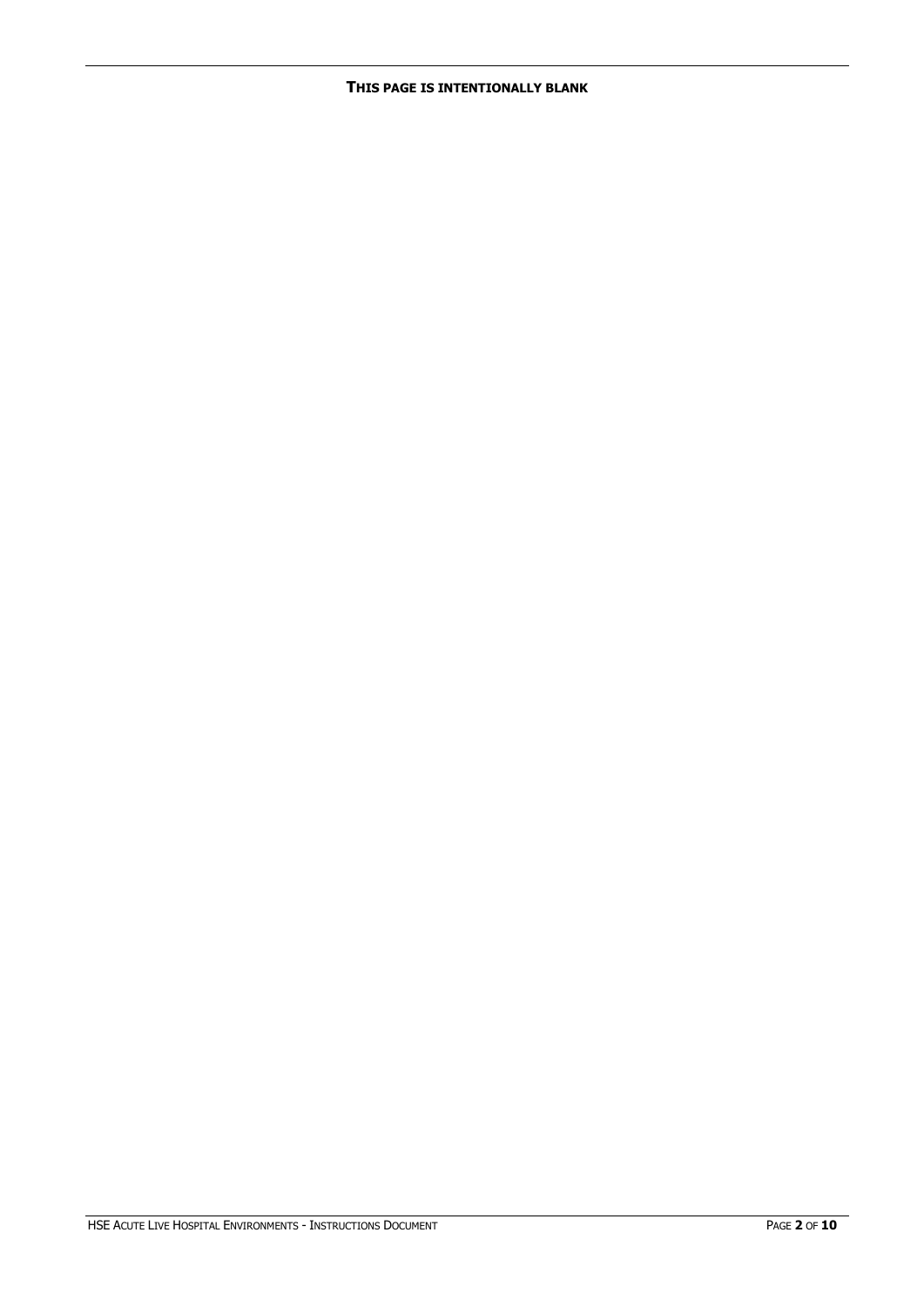# **TABLE OF CONTENTS**

| 1.0 |     |  |  |  |  |
|-----|-----|--|--|--|--|
|     | 1.1 |  |  |  |  |
|     | 1.2 |  |  |  |  |
|     | 1.3 |  |  |  |  |
|     | 1.4 |  |  |  |  |
| 2.0 |     |  |  |  |  |
|     | 2.1 |  |  |  |  |
| 3.0 |     |  |  |  |  |
|     | 3.1 |  |  |  |  |
|     | 3.2 |  |  |  |  |
|     | 3.3 |  |  |  |  |
|     | 3.4 |  |  |  |  |
|     | 3.5 |  |  |  |  |
|     | 3.6 |  |  |  |  |
|     | 3.7 |  |  |  |  |
|     | 3.8 |  |  |  |  |
| 4.0 |     |  |  |  |  |
|     | 4.1 |  |  |  |  |
|     | 4.2 |  |  |  |  |
|     | 4.3 |  |  |  |  |
|     | 4.4 |  |  |  |  |
|     | 4.5 |  |  |  |  |
|     | 4.6 |  |  |  |  |
|     | 4.7 |  |  |  |  |
|     | 4.8 |  |  |  |  |
|     | 4.9 |  |  |  |  |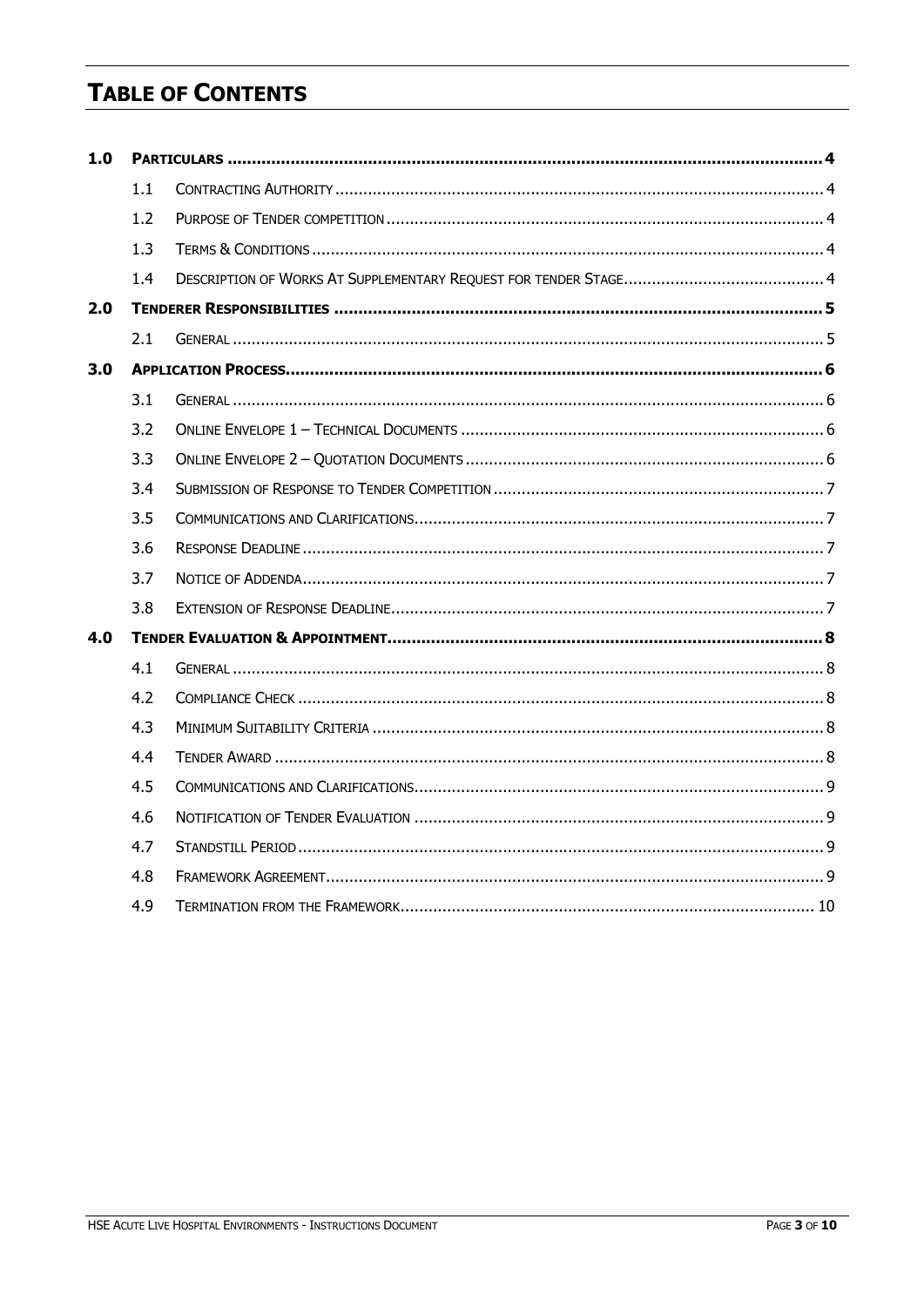# <span id="page-3-0"></span>**1.0 PARTICULARS**

## <span id="page-3-1"></span>**1.1 CONTRACTING AUTHORITY**

- 1.1.1 The Health Service Executive (HSE)<sup>1</sup> is the only Contracting Authority<sup>2</sup> that will avail of this Framework.
- 1.1.2 The Health Service Executive is responsible for the provision of health and personal social services for everyone living in Ireland, with public funds. Health Business Services (HBS) is the business division of the Health Service Executive (HSE) and provides high quality business services and solutions globally across the health sector.

#### <span id="page-3-2"></span>**1.2 PURPOSE OF TENDER COMPETITION**

- 1.2.1 The Contracting Authority is coordinating the establishment of a Framework Agreement<sup>3</sup> of Minor Building Works Contractors<sup>4</sup> for acute live hospital environments for its sole use.
- 1.2.2 The total value of Supplementary Request for Tender<sup>5</sup> contracts that will be awarded pursuant to this Framework Agreement is estimated to exceed the threshold for the application of the EU Procurement Directives.
- 1.2.3 Tenderers<sup>6</sup> that are admitted to the Frameworks Agreement will be invited to participate in Requests for Tender issued by the Contracting Authority for the provision of the works and/or services described in the Terms & Conditions.
- 1.2.4 Requests for Tender (RFTs) will be run based on the same and, if necessary, more precisely formulated terms, and, where appropriate, other terms referred to in the Terms & Conditions.
- 1.2.5 It is anticipated that the Framework Agreement will commence in Quarter 3 2018 and that the term of the Framework Agreement will be for 48 months from establishment.
- 1.2.6 This tender competition supersedes and replaces all previous documentation, communications and correspondence between the Contracting Authority and Tenderers in relation to the subject matter of this tender competition, and Tenderers should place no reliance on such previous documentation and correspondence.

#### <span id="page-3-3"></span>**1.3 TERMS & CONDITIONS**

1.3.1 All terms and conditions regarding the establishment of this Framework Agreement and for the award of Supplementary Request for Tender contracts are set out in the Terms & Conditions document included with the Tender Documents<sup>7</sup>.

#### <span id="page-3-4"></span>**1.4 DESCRIPTION OF WORKS AT SUPPLEMENTARY REQUEST FOR TENDER STAGE**

1.4.1 As set out in the Terms & Conditions.

-

<sup>1</sup> means the Health Service Executive inc Section 38 organisations as defined under The Health Act 2004.

<sup>&</sup>lt;sup>2</sup> means the State, regional or local authorities, bodies governed by public law or associations formed by one or more such authorities or one or more such bodies governed by public law.

<sup>&</sup>lt;sup>3</sup> means the Agreement that Tenderers will be required to enter if successful in their Application to participate in the Framework Agreement. 4 means Tenderers admitted to the Framework Agreement and shall have the same meaning as Supplier on the [www.supplygov.ie](http://www.supplygov.ie/)

system. <sup>5</sup> means a tender request issued vi[a www.supplygov.ie](http://www.supplygov.ie/) by the Contracting Authority to the Contractors, undertaken in accordance with the procedure set out in the Terms & Conditions.

means an entity that submits a tender.

 $^7$  means the Instructions Document, Online Qualification Questions, Pricing Document, Terms & Conditions and Framework Agreement.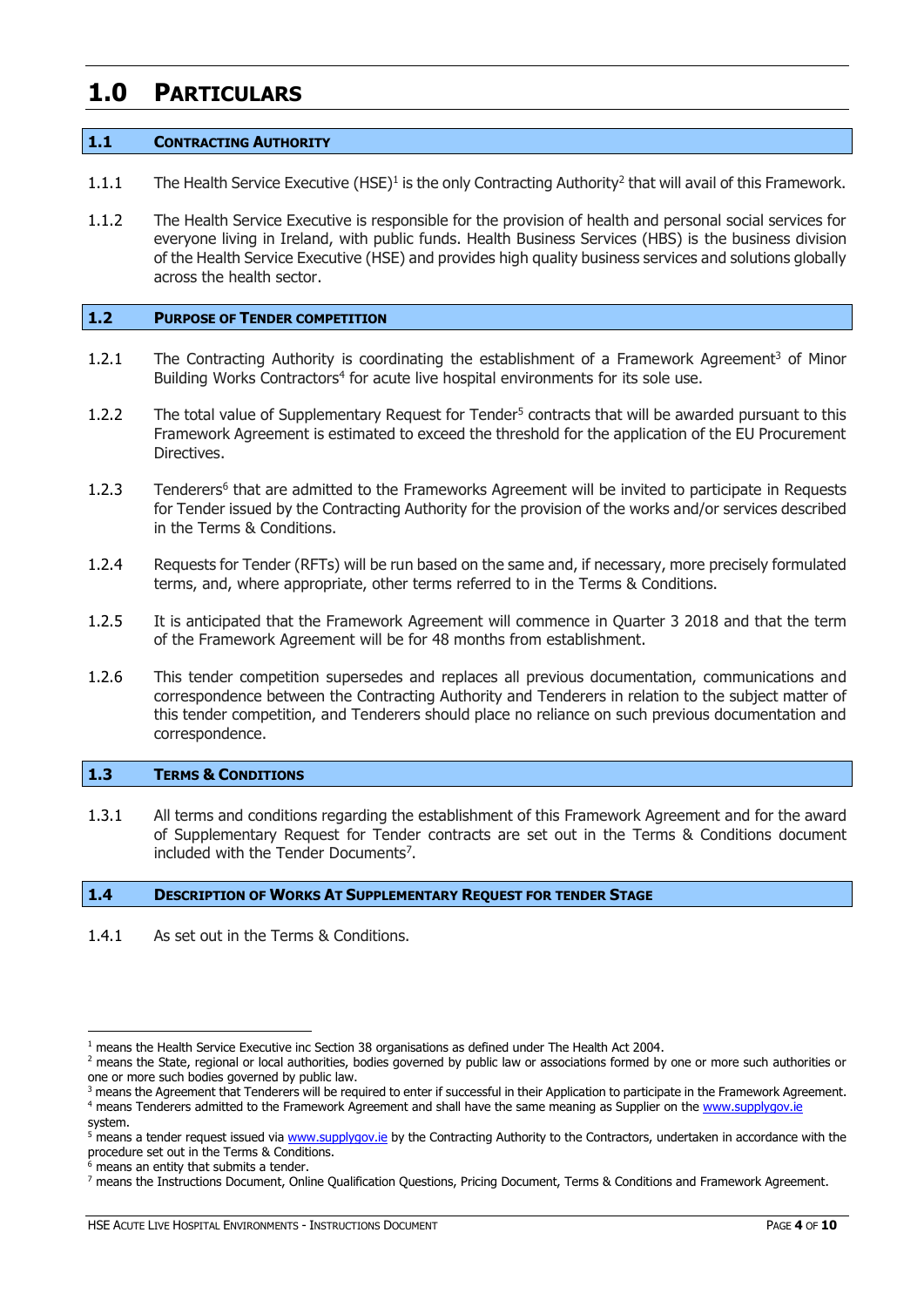# <span id="page-4-0"></span>**2.0 TENDERER RESPONSIBILITIES**

## <span id="page-4-1"></span>**2.1 GENERAL**

- 2.1.1 Applications<sup>8</sup> must be submitted electronically via [www.etenders.gov.ie](http://www.etenders.gov.ie/)<sup>10</sup>.
- 2.1.2 Tenders are advised to commence their Application as early as possible to allow sufficient time to address the requirments of this tender competition.
- 2.1.3 Tenderers may edit their Application at any stage up to the Response Deadline.<sup>11</sup>
- 2.1.4 Tenderers not currently registered on [www.etenders.gov.ie](http://www.etenders.gov.ie/) must register as a 'Supplier' on [www.etenders.gov.ie](http://www.etenders.gov.ie/) to be able to make an application.
- 2.1.5 Applications in any other format (including hardcopy submissions) will not be accepted.
- 2.1.6 Tenderers must:
	- fully comply with these Instructions when preparing their Application and participating in this process.
	- read the Tender Documents and ensure that they fully understand the requirements of the tender competition prior to applying.
	- submit any queries in relation to the requirements of this tender competition via the messaging function on [www.etenders.gov.ie](http://www.etenders.gov.ie/) no later than 10 calendar days prior to the Response Deadline.
	- complete all elements of the online application via [www.etenders.gov.ie](http://www.etenders.gov.ie/) (online envelope 1 Technical documents and envelope 2 Quotation documents).
	- ensure that their Application is submitted online via [www.etenders.gov.ie](http://www.etenders.gov.ie/) by the stated Response Deadline.
	- respond to queries/requests for clarification both during the tender period and post tender as may be issued by the Contracting Authority via [www.etenders.gov.ie.](http://www.etenders.gov.ie/)
- 2.1.7 Tenderers can make only one (1) Application (per entity<sup>12</sup>) in response to this tender competition.

HSE ACUTE LIVE HOSPITAL ENVIRONMENTS - INSTRUCTIONS DOCUMENT **FOUR SEXUAL ENGLISHER ACT ACCUPACY CONTAINS A SEXUAL PAGE 5** OF 10

-

<sup>&</sup>lt;sup>8</sup> means an Application for admittance to the Framework Agreement submitted via [www.etenders.gov.ie](http://www.etenders.gov.ie/) pursuant to these Instructions. <sup>9</sup> means the Irish Government's electronic tendering platform administered by the Office of Government Procurement.

<sup>&</sup>lt;sup>10</sup> means the Irish Government's electronic tendering platform administered by the Office of Government Procurement.

<sup>&</sup>lt;sup>11</sup> means the latest date & time for submission of Applications for admittance to the Framework Agreement.

 $12$  means 'economic operator' as defined in EU Directive 2014/24 – EU Procurement Directive.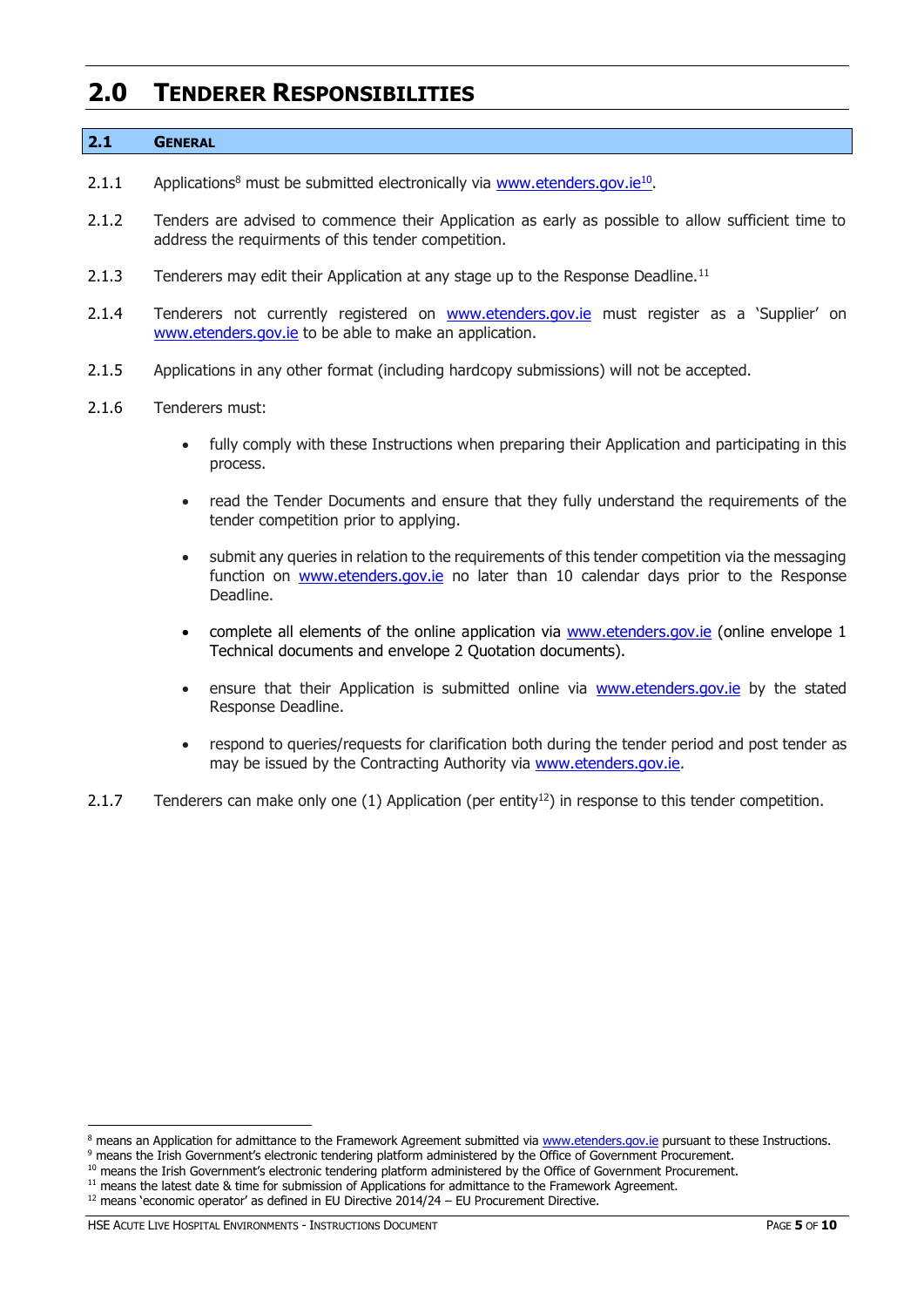# <span id="page-5-0"></span>**3.0 APPLICATION PROCESS**

# <span id="page-5-1"></span>**3.1 GENERAL**

3.1.1 All Applications must be made via [www.etenders.gov.ie.](http://www.etenders.gov.ie/)

#### <span id="page-5-2"></span>**3.2 ONLINE ENVELOPE 1 – TECHNICAL DOCUMENTS**

#### 3.2.1 **Qualification questions**

Tenderers must complete all of the 'Qualification questions' for online envelope 1 on [www.etenders.gov.ie.](http://www.etenders.gov.ie/)

Tenderers can access the 'Qualification questions' by clicking on the 'Answer questions' tab.

3.2.2 Tenderer submissions that include an incorrect or no response to any mandatory Pass/Fail qualification question may be deemed non-compliant

## <span id="page-5-3"></span>**3.3 ONLINE ENVELOPE 2 – QUOTATION DOCUMENTS**

### 3.3.1 **Qualification questions**

Tenderers must complete all of the 'Qualification questions' for online envelope 2 on [www.etenders.gov.ie.](http://www.etenders.gov.ie/)

Tenderers can access the 'Qualification questions' by clicking on the 'Answer questions' tab.

## 3.3.2 **Bill of Quantities**

Tenderers must enter their ceiling rates, (maximum all-inclusive hourly labour rates), for the following Contractors Personnel<sup>13</sup> by clicking on the 'Price BoQ online' tab of online envelope 2.

- Contracts / Project Manager
- Site Manager / Foreman
- Safety Officer
- Tradesman
- General Operative

The ceiling rates will establish the all-inclusive hourly labour rates that may be proposed at Supplementary Request for Tender stage. Contractors who submit responses to Supplementary Request for Tenders may reduce the ceiling rates submitted but may not exceed them.

These ceiling rates shall be fixed as the maximum rates applying over the initial 12 months of the Framework Agreement only.

Please note that the ceiling rates entered by Tenderers on [www.etenders.gov.ie](http://www.etenders.gov.ie/) in the Bill of Quantitiies section takes precedence in all instances.

## 3.3.3 **Total quote (EUR)**

-

Tenderers must submit their 'Total quote<sup>'14</sup> for completion of the notional works described in the Pricing Document electronically by clicking on the 'enter response sum' tab of envelope 2 on [www.etenders.gov.ie.](http://www.etenders.gov.ie/)

As set out hereunder Tenderers will be considered for the award of a place on the Framework Agreement based on the ranking of their overall lump sum price ('Total quote') for completion of the notional works described in the Pricing Document.

Please note that the 'Total quote' entered by Tenderers on [www.etenders.gov.ie](http://www.etenders.gov.ie/) in the Total quote section takes precedence in all instances.

<sup>&</sup>lt;sup>13</sup> The Contractors representative, supervisor and subcontractors, employees and other persons working on or adjacent to the site for the Contractor or Subcontractors, and other persons assisting the Contractor to perform the Contract.

<sup>&</sup>lt;sup>14</sup> means price (lump sum price) entered by Tenderers o[n www.etenders.gov.ie](http://www.etenders.gov.ie/) in the 'Total quote' section.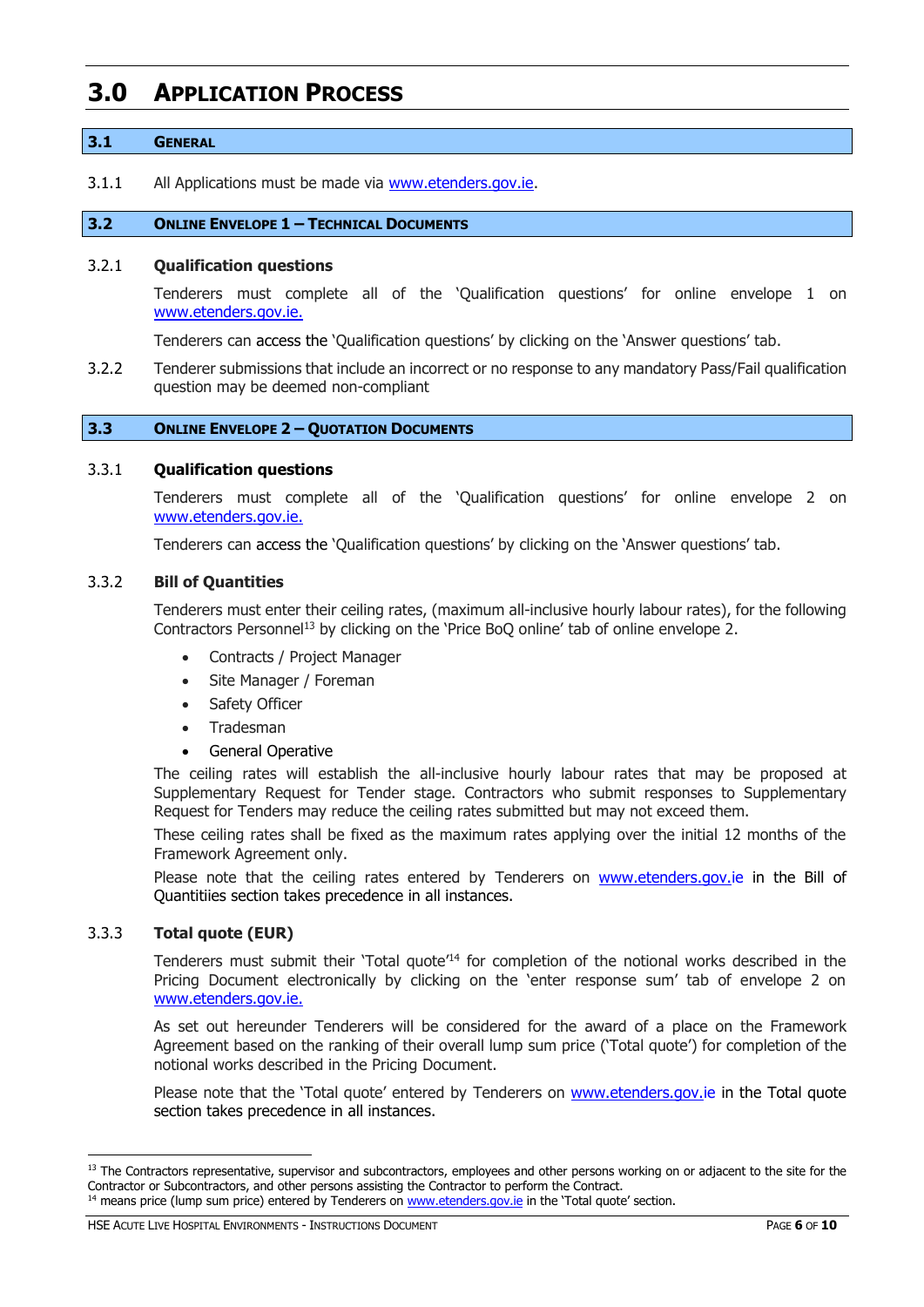#### <span id="page-6-0"></span>**3.4 SUBMISSION OF RESPONSE TO TENDER COMPETITION**

- 3.4.1 Tenderers can review all information relating to the progress of their application via the 'My response' tab on [www.etenders.gov.ie.](http://www.etenders.gov.ie/)
- 3.4.2 Tenderers must click on the 'Submit response' tab prior to the Response Deadline to submit their Application.

## <span id="page-6-1"></span>**3.5 COMMUNICATIONS AND CLARIFICATIONS**

- 3.5.1 All queries from Tenderers in relation to the requirements of this tender competition shall be submitted online only through the messaging function on [www.etenders.gov.ie](http://www.etenders.gov.ie/) no later than **10 calendar days** prior to the deadline for the receipt of Applications.
- 3.5.2 The Contracting Authority will endeavor to respond to all reasonable queries received without delay but, in any case, no later than **6 calendar days** prior to the deadline for the receipt of Applications, but does not undertake to respond to all queries received. Queries seeking interpretation of these Instructions may not result in a response.
- 3.5.3 The query and the Contracting Authority response will, where appropriate, be communicated to all those expressing an interest, without disclosing the name of the Tenderer who initiated the query.
- 3.5.4 If a Tenderer believes a query and/or its response relates to a confidential or commercially sensitive aspect of its Application, it must mark the query as "Confidential" and state the reason(s) why. If the Contracting Authority in its absolute discretion, is satisfied that the query and/or its response should be properly regarded as confidential or commercially sensitive, the nature of the query and its response shall be kept confidential, subject to any obligations under law.

#### <span id="page-6-2"></span>**3.6 RESPONSE DEADLINE**

3.6.1 It is the responsibility of each individual Tenderer to ensure that their tender is submitted by the response deadline noted on [www.etenders.gov.ie.](http://www.etenders.gov.ie/)

# <span id="page-6-3"></span>**3.7 NOTICE OF ADDENDA**

- 3.7.1 The Contracting Authority reserves the right to update or alter these Instructions and the information and documents included with this tender at any time by notice via [www.etenders.gov.ie](http://www.etenders.gov.ie/) to Tenderers.
- 3.7.2 Any such notification will automatically become part of these Instructions.

### <span id="page-6-4"></span>**3.8 EXTENSION OF RESPONSE DEADLINE**

<span id="page-6-5"></span>3.8.1 The Contracting Authority reserves the right, at its sole discretion, to revise the response deadline for receipt of tender submissions by giving notice in writing via [www.etenders.gov.ie](http://www.etenders.gov.ie/) to Tenderers at any point up to the response deadline.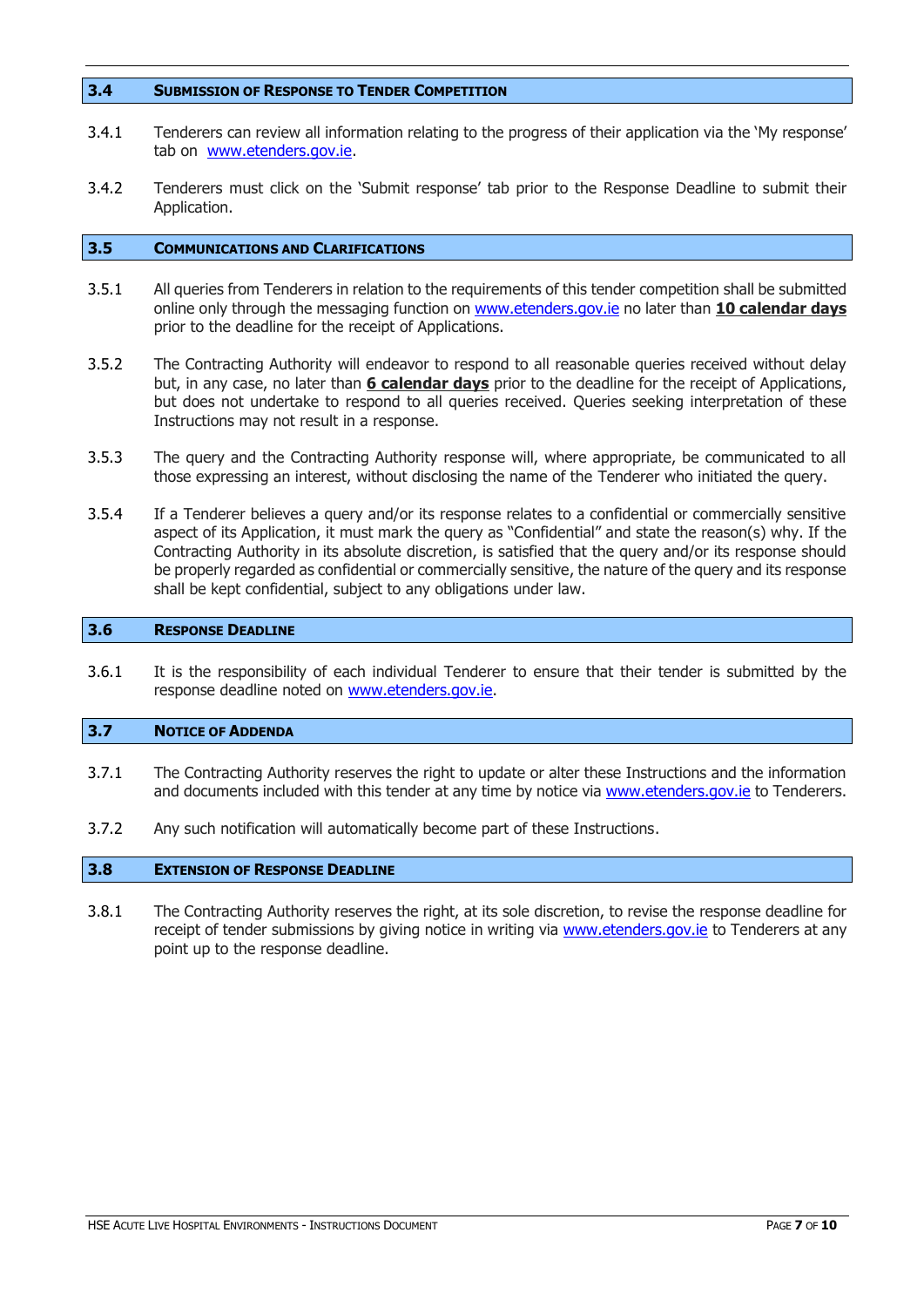# **4.0 TENDER EVALUATION & APPOINTMENT**

#### <span id="page-7-0"></span>**4.1 GENERAL**

4.1.1 Applications for admittance to the Framework Agreement will be evaluated as follows:

| <b>PROCESS</b>    | <b>ACTION</b>                                             |
|-------------------|-----------------------------------------------------------|
| <b>Compliance</b> | Examine completeness of all Applications received on time |
| <b>Selection</b>  | Determine suitability of compliant Tenderers              |
| Award             | Award scores and rank tenders                             |

#### <span id="page-7-1"></span>**4.2 COMPLIANCE CHECK**

- 4.2.1 Applications will be checked to determine whether they are fully complete and include all information required.
- 4.2.2 Applications passing the compliance check will then proceed to suitability assessment in accordance with the criteria set out in the Tender Documents.

# <span id="page-7-2"></span>**4.3 MINIMUM SUITABILITY CRITERIA**

4.3.1 Applications will be assessed against the minimum suitability criteria set out in the Tender Documents.

# <span id="page-7-3"></span>**4.4 TENDER AWARD**

4.4.1 All Applications that meet the minimum suitability criteria will be further assessed and ranked in terms of the following award criteria and ranking methodology established for securing a place on the Framework Agreement:

| <b>AWARD CRITERIA</b>                                         | <b>WEIGHTING</b> | <b>MAXIMUM</b><br><b>MARKS</b><br><b>AVAILABLE</b> |
|---------------------------------------------------------------|------------------|----------------------------------------------------|
| Most Economically Advantageous Tender: Price (Lump Sum Price) | 100%             | 100                                                |

4.4.2 To secure a place on the Framework Agreement, each tender will be ranked based on the lump sum price ('Total quote') tendered on [www.etenders.gov.ie](http://www.etenders.gov.ie/) as follows':

# **(Maximum 'Score')-100 x (1- (Lowest 'Bid'/Bid))**

- 'Score' = marks awarded,
- 'Bid'= Tenderers price (lump sum price) entered as 'Total quote'.
- 4.4.3 The Tenderer who submitted the lowest lump sum price ('Total quote') will be awarded 100 marks and position 1 on the Framework.
- 4.4.4 All other Tenderers will receive marks and be ranked in accordance with the formula above.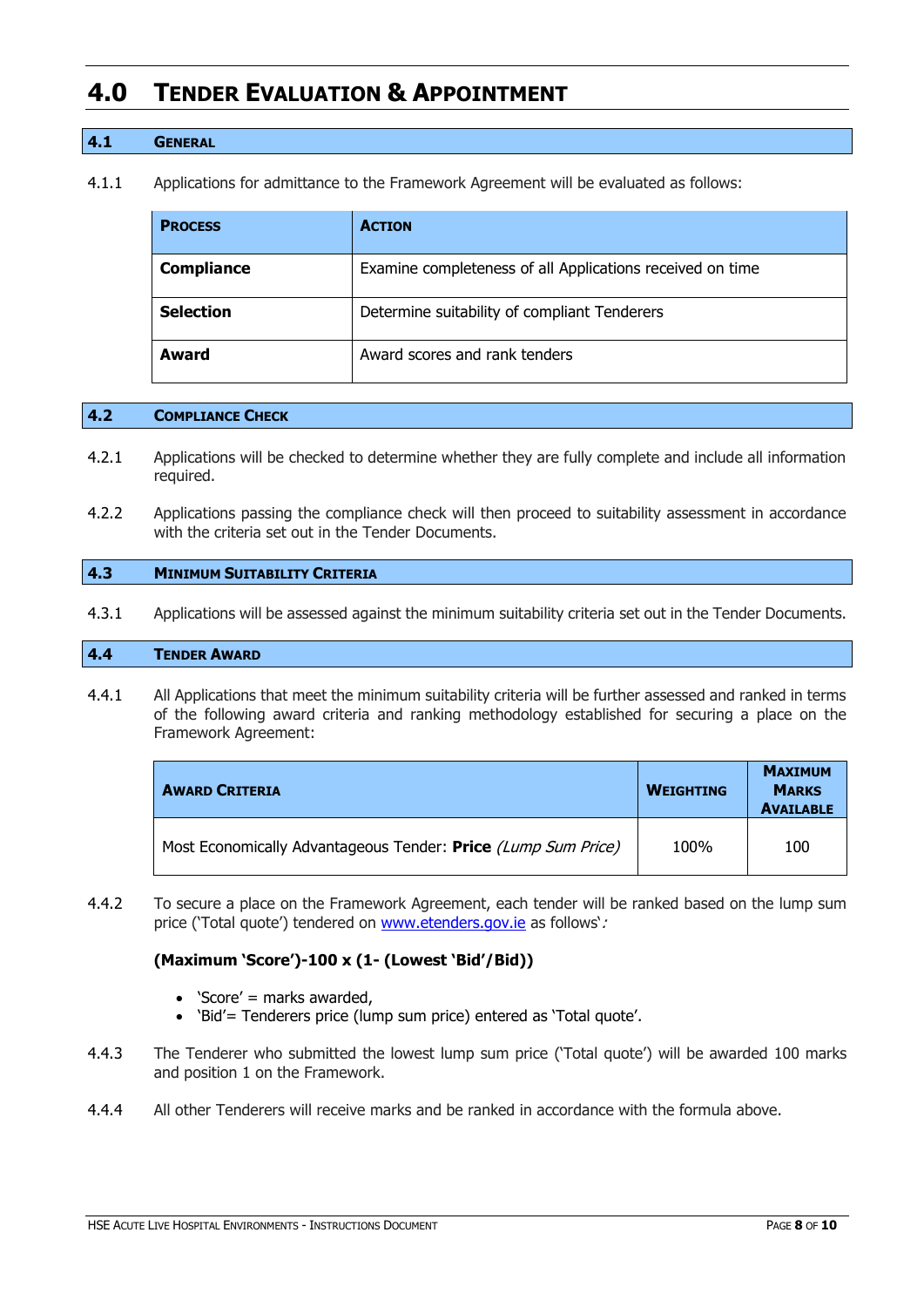#### <span id="page-8-0"></span>**4.5 COMMUNICATIONS AND CLARIFICATIONS**

- 4.5.1 During the evaluation period, the Contracting Authority may seek clarification of tender submissions via [www.etenders.gov.ie](http://www.etenders.gov.ie/) .
- 4.5.2 The Tenderers response to requests for clarification shall be submitted via [www.etenders.gov.ie](http://www.etenders.gov.ie/) no later than the date specified in the request and must not materially change any of the elements of the submitted Application.
- 4.5.3 If a Tenderer fails to comply in any way with these Instructions, the Contracting Authority may (but is not obliged to) disqualify the Tenderer concerned and reject its Application. Without prejudice to this right the Contracting Authority may (but is not obliged to) seek clarification or further information from the Tenderer (that does not materially alter its Application) or take any other step permitted by law.
- 4.5.4 Requests for clarification or further information from the Tenderer shall not be construed as an indication of success in the tender competition.

#### <span id="page-8-1"></span>**4.6 NOTIFICATION OF TENDER EVALUATION**

- 4.6.1 Following the evaluation of tender submissions, all Tenderers will be informed in writing via [www.eTenders.gov.ie](http://www.etenders.gov.ie/) of the outcome of the Framework Application evaluation.
- 4.6.2 Tenderers should note that the Contracting Authority may, when notifying Tenderers of the results of the tender evaluation, include when required, the overall score obtained by the Tenderer concerned and the scores obtained by the successful Tenderer in respect of the award criteria and ranking methodology established for securing a place on the Framework Agreement.
- 4.6.3 Any notification of successful tenderer status by the Contracting Authority shall not give rise to any enforceable rights by the Tenderer.

## <span id="page-8-2"></span>**4.7 STANDSTILL PERIOD<sup>15</sup>**

- 4.7.1 The Contracting Authorities decision on the outcome of the tender evaluation process will be communicated electronically via [www.eTenders.gov.ie](http://www.etenders.gov.ie/) to Tenderers.
- 4.7.2 The Contracting Authority will observe a Standstill Period of fourteen (14) days minimum between the communication of the award decision to the Tenderers and the formal conclusion of the Framework Agreement.
- 4.7.3 No contract can or will be executed or take effect until at least fourteen (14) calendar days after the day on which the Tenderers have been sent a notice informing them of the outcome of the tender evaluation.

#### <span id="page-8-3"></span>**4.8 FRAMEWORK AGREEMENT**

-

- 4.8.1 Following the expiry of the standstill period, successful Tenderers will be invited to enter into the Framework Agreement by formally signing the Multi-Party Framework Agreement. A copy of the Framework Agreement has been published with the Tender Documents.
- 4.8.2 No amendments to the Framework Agreement will be accepted or negotiated. Should a successful Tenderer fail to enter into a Framework Agreement in the required form, that Tenderer shall not be appointed to the Framework.

<sup>&</sup>lt;sup>15</sup> means a period to allow for effective pre-contract remedy to unsuccessful Tenderers. The Contracting Authority may not conclude a contract with the identified preferred Tenderers during this time.

HSE ACUTE LIVE HOSPITAL ENVIRONMENTS - INSTRUCTIONS DOCUMENT **And the system of the system of the system of 10**  $\blacksquare$